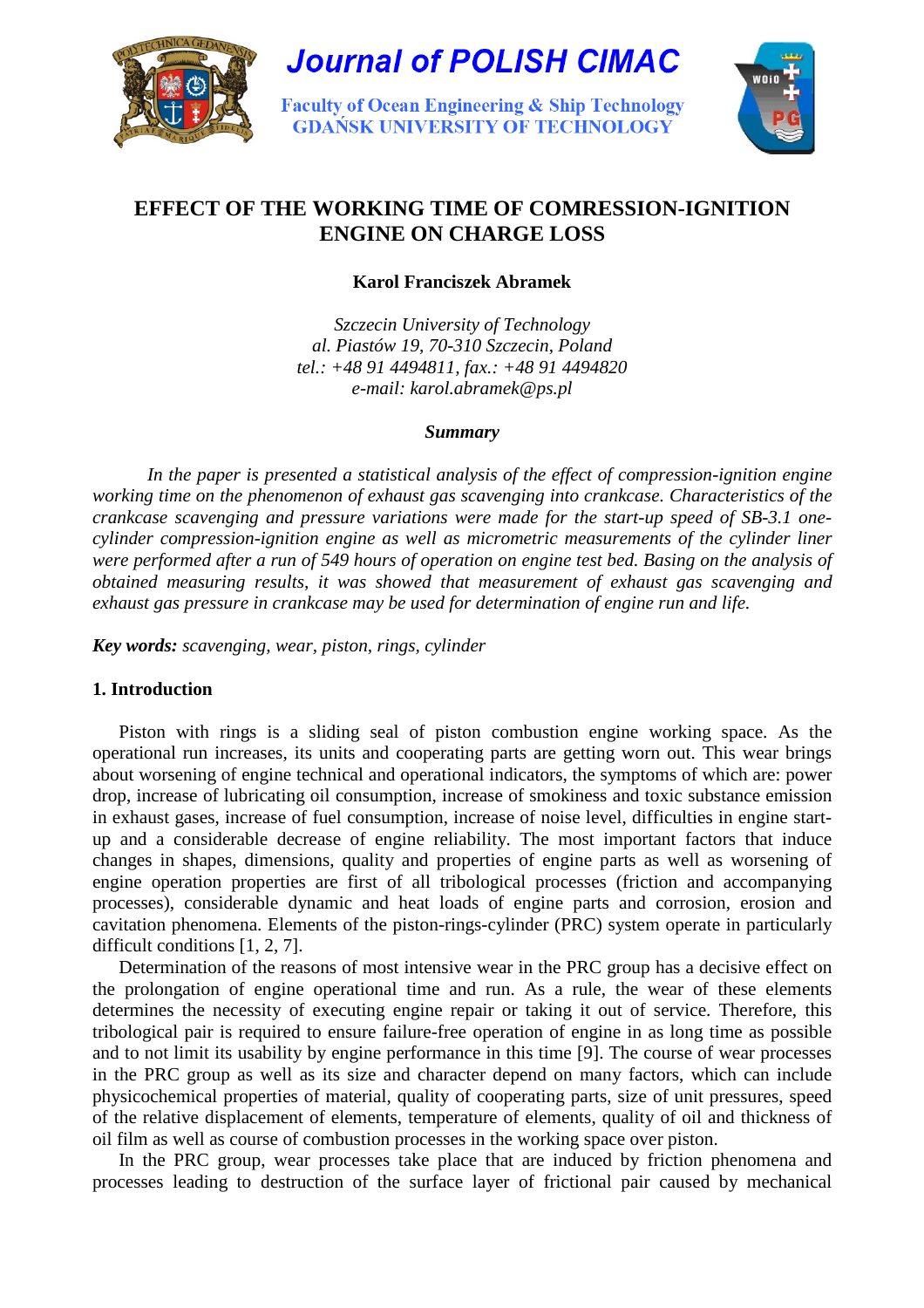abrasion of surface irregularities, effect of intermolecular forces, local friction welding and disruption of the tops of surface irregularities (type I and II adhesion), micro-cutting, scratching and ridging caused by the presence of wear bodies and products within the areas of cooperating elements which act as abrasive material or clearly harder surface irregularities of one of the fricative bodies.

# **2. Description of wear processes in the PRC group**

The PRC assembly is characterised by a large variation of the mutual speed between cooperating surfaces. Only in one working cycle there are periods when the relative speed of cooperating frictional pairs is too small for the fluid friction to occur. At that time, an interruption of the oil film occurs and it comes to direct contact of friction surfaces. Such a contact is accompanied by mechanical separation of material particles. Such a phenomenon can take place both in case of the dry friction and through a layer of lubricating oil. The friction surfaces contacting with each other get into contact, due to the effect of load, with the tops of surface irregularities which undergo plastic strain and then tacking bridges develop in result of adhesion. Mutual displacement of spot welded surfaces brings about the pulling of metal particles out of the bottom of metal surface layer with lower strength and their translocation onto the cooperating surface [6].

Separate group is the wear connected with material fatigue due to variable mechanical or heat loads. A result of the fatigue wear is surface layer flaking.

The PRC group is also exposed to corrosive destruction (chemical and electrochemical corrosion as well). Chemical corrosion occurs first of all in exhaust gas atmosphere, in particular at raised temperatures and in fluids, which can be fuels. In practice, a fuel composed of organic compounds containing carbon and hydrogen is applied to all engines with internal combustion. In this connection, a basic combustion product is water and carbon dioxide. In case of normal operation conditions, water vapour produced in combustion is condensed on very effectively cooled cylinder parts only. Condensation can occur only where the partial pressure of water vapour is higher from the saturation pressure, i.e. in places where the dew-point has been reached. In case of combustion products which do not contain sulphur, the dew-point at a pressure of 0.2 MPa is between 323 and 333 K and increases together with pressure buildup [8]. Decrease of the temperature of combustion products being found on cylinder walls or in piston ring ducts below the dew-point exerts a considerable influence on corrosive wear of all PRC assembly elements. Particularly large influence on the wear is exerted by sulphur contained in fuel and air. This sulphur undergoes combustion producing sulphur dioxide  $SO_2$ , with part of  $SO_2$  undergoing subsequently a change into  $SO_3$ . Sulphur compounds can work corrosively in different way. Three temperature areas of the effect of sulphur compounds produced during fuel combustion are conventionally accepted. The first zone corresponds to intensive electrolytic corrosion occurring at water vapour condensation. The second zone is characterised by the lowest wear and corresponds to temperatures at which water vapour condensation does no longer occur. The third zone corresponds to high-temperature corrosion. Intensive increase of high-temperature corrosion occurs only when temperature of the surface of elements exceeds 573 K. Since such high temperatures do not occur in piston engines on friction surfaces, therefore this corrosion is of minimal importance. Out of the PRC group, only some areas of the piston head can be subject to it. The presence of sulphur compounds,  $SO_2$  and  $SO_3$ , in combustion products increases the dewpoint by 80 to 115 K above the dew-point of pure water vapour. This is why sulphurous acid  $H<sub>2</sub>SO<sub>3</sub>$  and sulphuric acid  $H<sub>2</sub>SO<sub>4</sub>$  are formed due to dissolution of  $SO<sub>2</sub>$  and  $SO<sub>3</sub>$  in condensate. The corrosive effect of sulphuric acid depends on its concentration. The most dangerous is its concentration ranging from 20 to 60%. Attention should be paid to the fact that corrosive wear is also dependent on engine high-speed because water vapour condensation process takes place not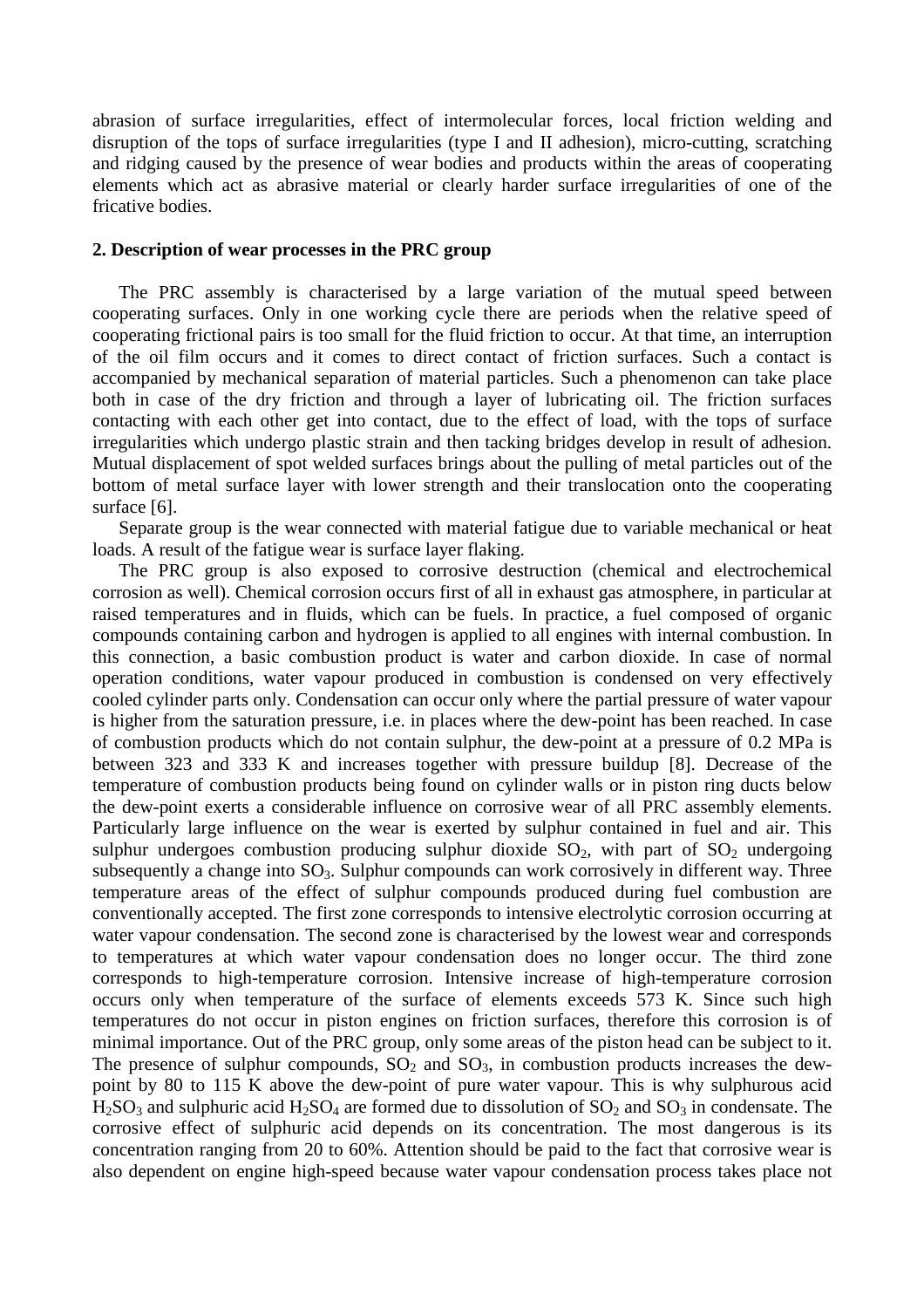immediately but requires some time. This causes that considerably less condensate is formed in high-speed engines than in low-speed ones, where in addition it stays considerably longer.

With the intensive flow of fluids or exhaust gases in the form of scavenging through clearances in the PRC system, also erosion processes take place that leave marks on metal surfaces [6].

#### **3. Formulation of research problem**

The presented wear processes occurring in the PRC assembly are inevitable. Nevertheless, the most intensive is the wear induced by friction phenomena and processes [5]. Material losses in the cooperating parts cause development of greater and greater clearances between PRC elements. This favours an increase of the exhaust gas scavenging into crankcase, destruction of oil film layer and development of more intensive erosion processes. Therefore, there is a large probability of the intensification of wear phenomena.

In principle, many authors have been examining wear processes in the PRC group [4, 6, 7, 8, 9, 12]. However, there is not much studies directly connected with the loss of medium in the form of exhaust gas scavenging into crankcase through ring sealing assembly [1, 5, 12], hence follows the interest of the author in statistical description of the effect of wear processes and cylinder liner wear size on the value of exhaust gas scavenging intensity. In particular, there are not any results of scavenging tests for the speed of engine crankshaft during start-up. Also an attempt was taken up to explain whether measurements of exhaust gas scavenging into crankcase could be used for evaluation of the technical condition of the PRC kinematic pair and, in particular, whether they are correlated with cylinder liner wear and engine operational run.

In order to evaluate and examine changes in the course of wear intensity in the PRC group and their effect on the loss of medium, studies were carried out consisting in measurement of the intensity of exhaust gas scavenging into crankcase for the start-up speed for a warm (lubricating oil temperature of 333 K) and cold engine (285 K), every ninth hour after replacement of cylinder liner, piston and rings, and for a worn-out SB-3.1 engine. Measurement of the diameters of piston, cylinder liner and rings for new and worn-out elements after the service life eliminates an undesirable effect of the measurements of these values during the service life which can affect engine operation parameters and medium loss. The scavenging values given are arithmetic mean from three measurements. Diameter measurements were taken with an inside micrometer caliper in horizontal planes being distant from cylinder liner end face by 20 mm, which corresponded to the piston position in the upper dead centre (UDC). It is well-known that circularity of cylinder becomes deteriorated in result of wear and resembles an oval. Its larger diameter (measured in the B-B plane) corresponds to a plane perpendicular to the axis of engine crankshaft (it results from the dynamics of crankshaft-pistons-connecting rods system), while a smaller one (measured in the A-A plane) occurs in a plane parallel to the axis of engine crankshaft. A clearance that develops then between a piston and rings is the main reason of scavenging.

#### **4. Test results**

Test results for cylinder liner micrometric measurements in the function of operational run for a run of 549 hours worked in engine test bed are presented in Table 1.

| Measurement<br>direction | $l_1 = 20$ [mm] |            |           |
|--------------------------|-----------------|------------|-----------|
|                          | Before test     | After test | Wear [µm] |
| $A-A$                    |                 |            |           |
| B-B                      |                 | ∟′⊰ч       |           |

*Tab. 1. Test results of micrometric measurements for SB-3.1 engine*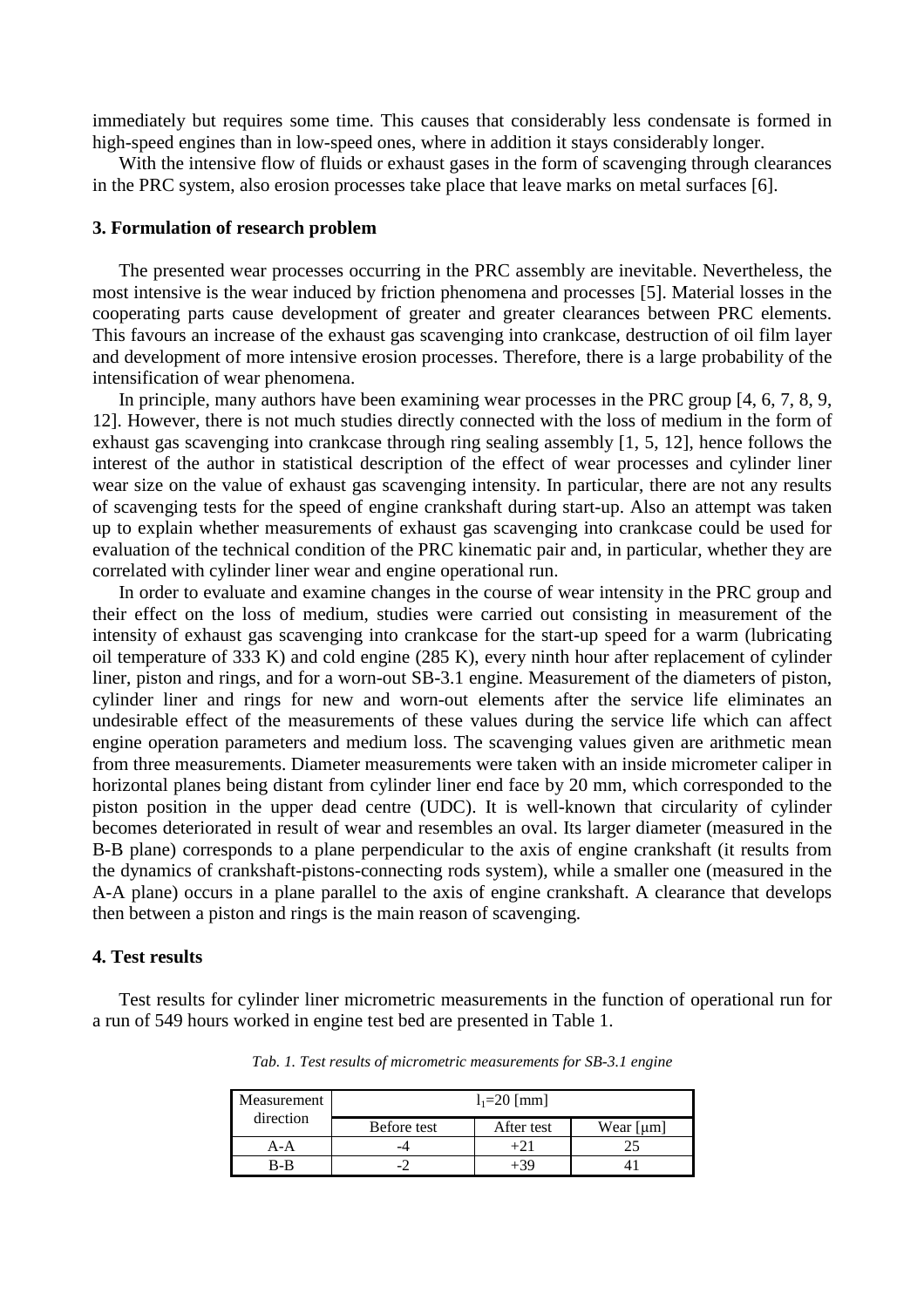It can be seen that cylinder liner wear processes are not the same in each plane. Larger wear occurs in the plane perpendicular to the axis of engine crankshaft since there are larger normal strengths occurring in this plane that have effect on cylinder liner and induce larger unit pressures and more intensive action of wear processes through friction.

Examination of the scavenging characteristics for the start-up speed (i.e. for engine crankshaft speeds obtained with starter drive) was performed for lubricating oil temperature of 333 K, determining it as a warm engine, and for temperature of 285 K, determining it as a cold engine. Dependence of the scavenging intensity on engine operational run, expressed in operation hours on engine test bed, was obtained using a scavenging intensity test bench presented on Fig. 1 designed and made at the Department of Automotive Vehicle Operation of the Szczecin University of Technology.



*Fig. 1. Diagram of a test bench for examining exhaust gas scavenging into crankcase [3] 1 – tested engine, 2 – crankcase exhaust gas concentration pressure meter, 3 – oil temperature meter, 4 – oil pressure meter, 5 – engine-speed meter, 6 – laboratory gas meter, 7 – exhaust gas temperature meter, 8 – filter, 9 – equalising tank, 10 – exhaust gas temperature meter, 11 – engine port water temperature mete, 12 – cooler water temperature meter*

Measurement of the scavenging intensity consisted in that that measuring instrument (6) was connected to the crankcase of tested engine (1) by means of a rubber hose inserted into the oil inlet hole. The pressure produced in crankcase during engine operation induced a flow of exhaust gases into the equalising tank (9), which was filled with steel chips in order to eliminate pulsation and pre-treat exhaust gases from oil mist. Thereafter, exhaust gases went through a filter (8) where they were thoroughly cleaned and went into a laboratory gas meter (6). Additional device, i.e. crankcase exhaust gas concentration pressure meter (2), served as control of the resistance of exhaust gas flow, showing the value of pressure concentration in crankcase [3].

Figure 2 presents the characteristics of exhaust gas scavenging in the function of operational run expressed in operation hours on engine test bed for warm engine, while that for cold engine is presented on Fig. 4.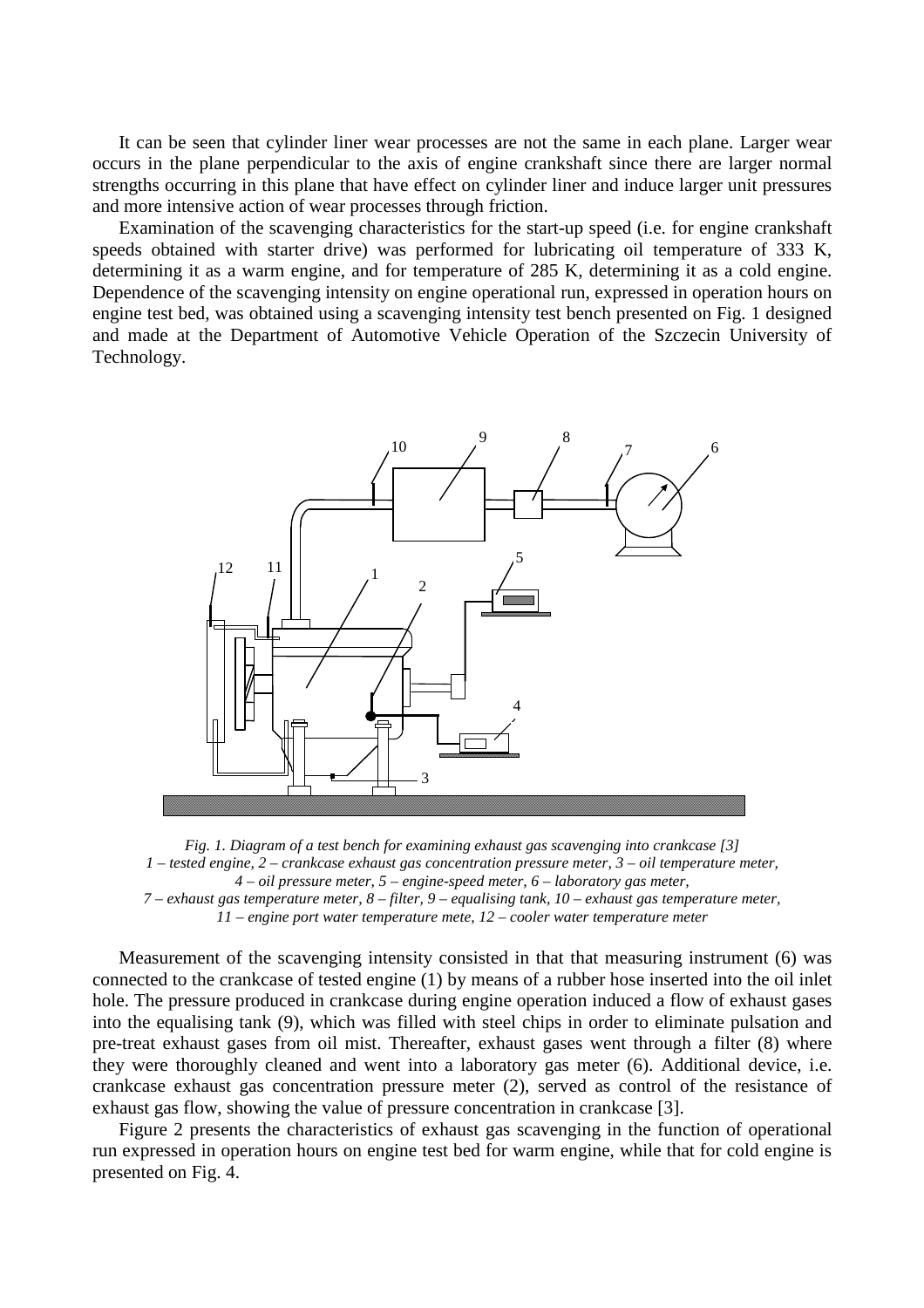

*Fig. 2. Dependence of the intensity of exhaust gas scavenging into crankcase on the operational run of warm engine SB-3.1 operated on engine test bed for the start-up speed* 

Figures 3 and 5 present the dependencies of exhaust gas pressure in crankcase on the operational run of engine SB-3.1 for warm and cold engine, respectively.



*Fig. 3. Dependence of the pressure of exhaust gas in crankcase on the operational run of warm engine SB-3.1 operated on engine test bed for the start-up speed* 

It can be seen that the value of lost charge intensity in the form of exhaust gas scavenging into crankcase and of exhaust gas concentration changes and increases in result of operational wear (run). This is caused by that that during operation the wear of piston-rings-cylinder group elements increases and a free section, through which a loss of charge takes place in the form of exhaust scavenging, enlarges. The diameter of cylinder section increases, as well as clearances in the joints of respective piston rings (piston packing rings and piston oil control ring) [12].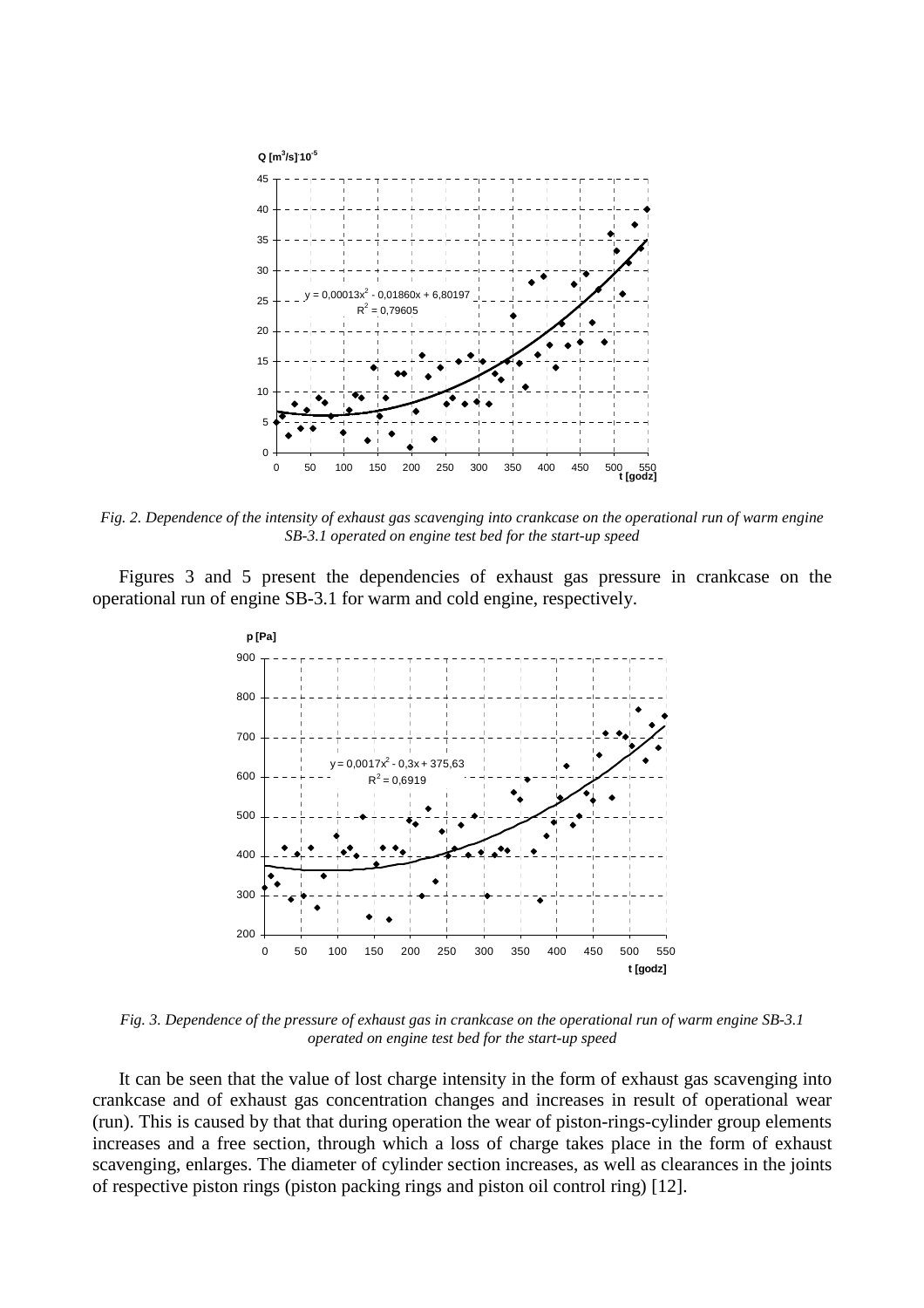

*Fig. 4. Dependence of the intensity of exhaust gas scavenging into crankcase on the operational run of cold engine SB-3.1 operated on engine test bed for the start-up speed* 



*Fig. 5. Dependence of the pressure of exhaust gas in crankcase on the operational run of cold engine SB-3.1 operated on engine test bed for the start-up speed* 

When analysing the obtained results of exhaust gas scavenging measurements for the start-up speed and cylinder liner wears due to operation of SB-3.1 engine on engine test bed, it can be observed that the amount [quantity] of exhaust gases scavenged into crankcase increases in result of the PRC system wear. The study showed that evaluation of the technical condition of piston engine, in particular of the PRC kinematic pair, can be accomplished by measuring the intensity of exhaust gas scavenging into engine crankcase for the start-up speed. It was observed that characteristics of the intensity of exhaust gas scavenging for warm engine reaches larger values. This is due to the effect of changes in lubricating oil density and its effect on the caulking of the PRC space [2, 5].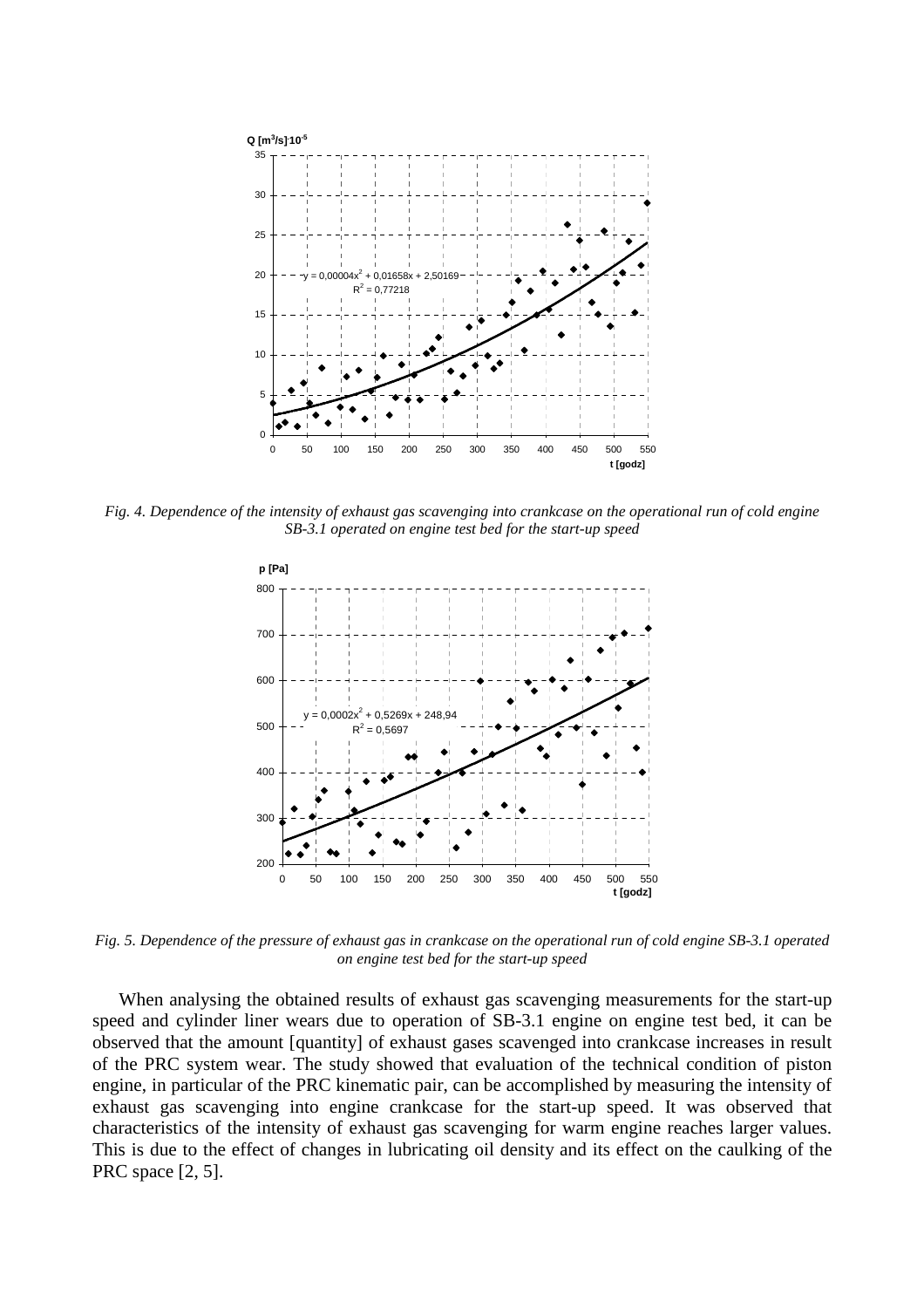#### **Conclusions**

When evaluating the usefulness of exhaust gas scavenging measurements for forecasting the service life, the fact should be taken into consideration that examination of medium losses ought to be correlated with operational run. The following coefficients of correlation were obtained:  $r^2$ =0.796 for warm engine and  $r^2$ =0.772 for cold one. It is well-known by experience that achievement of such an appreciable value of the coefficient of correlation in case of diagnostic tests is rather difficult and requires great repeatability of measurements conditions. Slightly worse were measurements of the concentration of exhaust gases in crankcase. The following results were obtained for exhaust gas concentration:  $r^2$ =0.691 for warm engine and  $r^2$ =0.569 for cold one. In both cases, it is better to carry out examinations for warm engine because coefficient of correlation reaches then higher values. Taking into account difficulties connected with taking measurements of exhaust gas scavenging in relation to those of exhaust gas pressure in crankcase, the pressure measurement itself seems to be reasonable as well. However, it has been observed by experience that all leaks have greater effect on measurement "falsification" and error as far as the pressure in crankcase is concerned than on exhaust gas scavenging intensity error.

The presented dependencies of exhaust gas scavenging intensity (Figs 2 and 4) are a second order polynomial and a change in the value of exhaust gas scavenging illustrates the 2nd period of changes (normal wear period) being described by the Lorenz curve.

Also the dynamics of signal change in both cases is possibly large and can be calculated from the following formula [4]:

$$
d_p = \frac{X_m - X_o}{X_o} \tag{1}
$$

where:

 $X_m$  – signal boundary value, indicating the necessity of performing a repair or taking the object out of service; in our case it is a run of 549 hours on engine test bed,

 $X<sub>o</sub>$  – signal initial value, characterising a new object after termination of the running-in period.

For exhaust gas scavenging measurements, the value of signal change dynamics for warm engine is  $d_p =$ 5  $\frac{40-5}{5}$  = 7, whereas for cold one d<sub>p</sub> = 2.5  $\frac{25-2.5}{2.5} = 9.$ 

Slightly lower values are reached by signal change dynamics for the measurements of exhaust gas pressure in crankcase. They are as follows: for warm engine  $d_p =$ 350  $\frac{750 - 350}{250}$  = 1.1, whereas for

cold one d<sub>p</sub> = 
$$
\frac{600 - 250}{250}
$$
 = 1.4.

Summing up, it is possible to conclude about wear [and tear] degree, and the same about the run of piston combustion compression-ignition [Diesel] engine, basing on the examination of exhaust gas pressure in crankcase. The advantage of measurements of exhaust gas scavenging into crankcase is that that they are carried out on actually operating engine as well as that they can be performed within the whole range of engine crankshaft rotational speed. This gives the full picture of PRC assembly cooperation quality and may serve as indication of leak-tightness loss for a specific range of engine rotational speed.